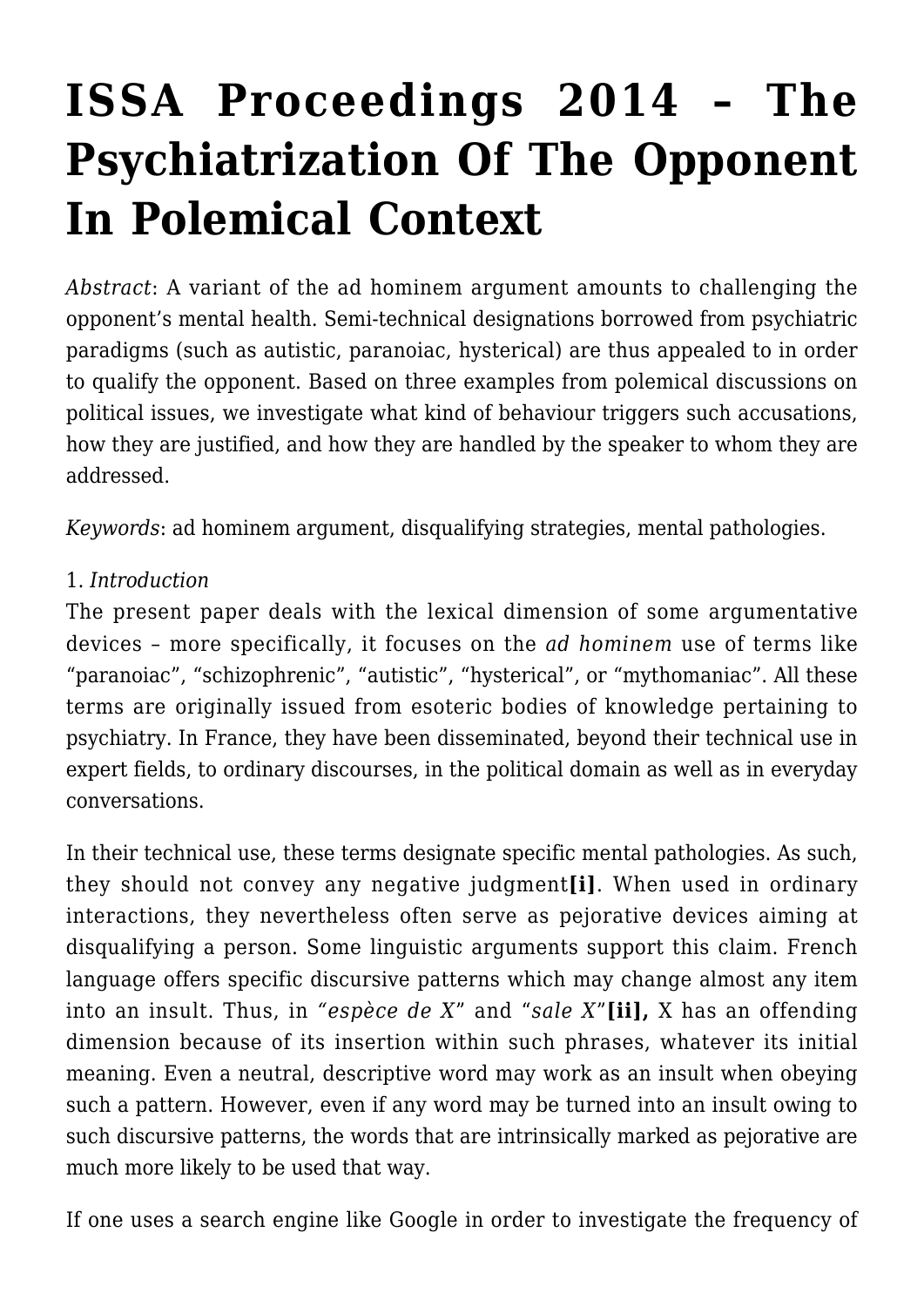phrases like "espèce de parano" or "sale autiste", it appears that they are quite common. Examples 1 and 2 illustrate such offending uses of these terms. In example 1, the administrator of a blog reacts to a participant accusing him of committing censorship unduly by calling him "espèce de parano":

#### (1)

*On se calme le Bauju, pas la peine de monter sur tes grands chevaux, il n'y a pas de censure […] Ton commentaire n'avait plus lieu d'être, espèce de parano, alors je l'ai scratché. Tu ne l'avais pas vu?***[iii]**

(Let's calm down Bauju, there is no use getting on your high horse, there was no censorship […] Your commentary was pointless, you paranoid, so I erased it. Didn't you see that? )

In example 2, a teenager expresses his hatred for one of his teacher, calling her autistic:

#### (2)

*Il etait une fois , dans ce qu'on ose appeler un lycee , une prof de sciences economiques et sociales […] qui etait bizare….cette chos.. heu , femme ( on va dire ca comme ca..) avait des petites manies : se mettre les doigts dans le nez , se les lecher , puis elle s'habille bizarement avec un petit bonnet bleu en laine […] ….pi lorsqu'elle parle , elle doit reformuler sa phrase au moins 10 fois avant d'en sortir le bon exemplaire : C EST UNE PUTAIN D AUTISTE DE MERDE !!! […] : SALE AUTISTE DE MES DEUX T'AS INTERET A ME METTRE 12 A MON DST SINON JE TE VOLE TON SAC A ROULETTE DE MERDE***[iv]**

(Once upon a time, in what they dare call a high school, an economics teacher […] who was bizarre… this thing- oups, woman (let's call her that way) had little manias: put her finger into her nose, leak them, she gets dressed in a strange way with a small blue woolly hat […] and when she speaks she has to rephrase her claim at least ten times before getting a correct copy of it: she's a fucking shitty autistic person! […] you autistic you, you'd better give me 12 for my exam otherwise I will steal your rolling bag.)

In both cases, the use of the qualifications "paranoid" or "autistic" is supported by the mention of behaviours (hastily interpreting an action as censorship, wearing a blue woolly hat) presented as characteristic of the corresponding pathologies. In these sequences "paranoid" and "autistic" obey an offending objective. However,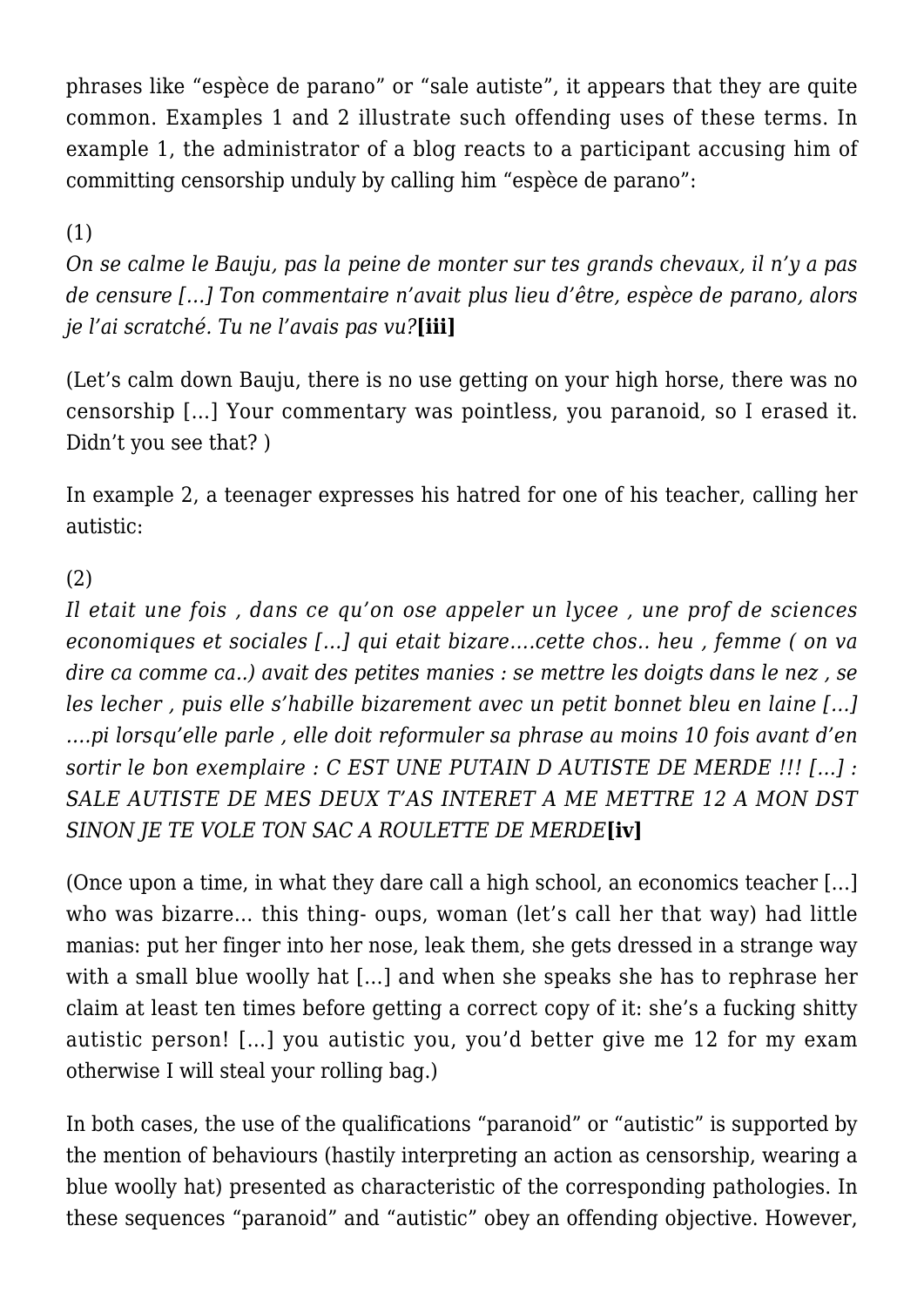in what follows, we will examine examples where these terms are not to be analysed as mere insults but as having an argumentative dimension, and more specifically, as part of an ad hominem argument. We will first indicate what we mean by "ad hominem argument", and justify our categorizing the examples we will account for as pertaining to this argument scheme. We then will identify the specific argumentative functions that may be achieved by the adjectives "hysterical", "paranoid" and "autistic" in polemical contexts. We will conclude on what such argumentative uses of terms labelling mental pathologies tell us about the perception of mental disease in our society.

## 2. *Ad hominem argument*

First and foremost, an *ad hominem* argument is… an argument. In the examples that we will analyse, calling the opponent "hysterical", "paranoid" or "autistic" does not necessarily support any explicit conclusion. But even when no reasoning of the type:

*X* claims that *p*. *X* is schizophrenic / autistic / hysterical Hence, *p* should not be accepted.

is made explicit, we consider that the disqualification of the opponent that these adjectives achieve has an argumentative function because of contextual reasons.

The three examples we will examine pertain to political discourse. They appear within what Christian Plantin (2010) would call an "argumentative situation". According to Plantin, an argumentative situation is governed by an argumentative question ("should the government implement Measure M?", for instance) which may receive opposing answers, each of them being supported by arguments ("I'm for M because arg.1, arg.2…"), or ("I'm against M because arg.3, arg.4…"). In an argumentative situation, any statement should be understood as part of an answer to the argumentative question which structures the discussion, whether it is presented as such or not. The question, writes Plantin, should be seen as an interpretative magnet which polarizes all the contributions that fall into its attraction field (2010: 33; translation is ours). In this perspective, the three adjectives which appear in the examples we will focus on are to be interpreted as personal attacks aiming at disqualifying, beyond the person of the opponent, the thesis that he supports. Hence they embody abusive ad hominem arguments.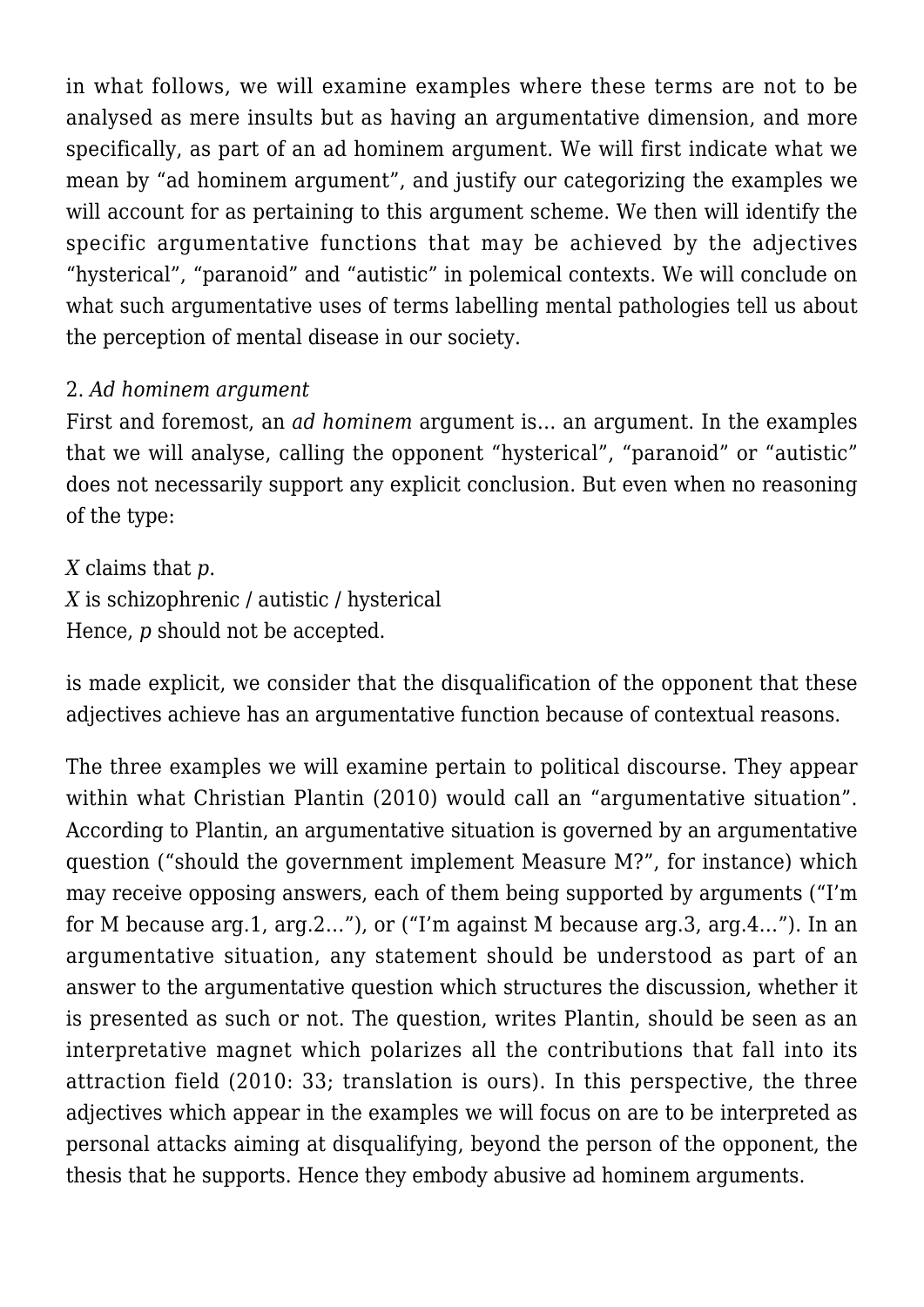We consider the use of terms issued from psychiatry, like "hysterical", "schizophrenic", "autistic", as a subtype of a more general type of ad hominem arguments aiming at presenting the opponent as belonging to a debased fraction of humanity. Of course we do not assume that this fraction really is debased, but rather that the use of such qualifications as personal attacks suggests that for the arguer, in some way, it is. Other variants of this general scheme consist in some cases in designating the adversary as an animal**[v]**, as a female (when addressing a man**[vi]**), as or a child or a teenager (when addressing an adult**[vii]**).

Example 3 displays simultaneously some of these disqualifying strategies. It is drawn from a French political newsgroup, and it combines the psychiatric and the animalistic variants of the ad hominem disqualifying strategy:

(3)

*Ce forum est essentiellement un exutoire pour une poignée d'autistes qui y déversent leurs délires d'illuminés, leurs élucubrations psychotiques ou leurs éructations de primates***[viii]**.

(This newsgroup is mainly an outlet for a handful of autistic individuals who pour therein their cranks' deliriums, their psychotic pipe dreams or their primates' eructations.)

## 3. *Hysterical*

The first term originally issued from psychiatry we will examined in this paper is the adjective "hysterical". "Hysterical" is frequently used in polemical contexts in order to qualify a whole debate, the communicative behaviour of one participant in the discussion, or the discussant himself. In context, "hysterical" refers to heated exchanges, characterized by a highly emotional tone.

In the context of a political discussion, pointing to the emotional dimension of one's contribution amounts to disqualifying it as irrational and potentially biased.

Even if the originally Freudian meaning of "hysterical" seems to be somewhat remote from its present uses in political discussions, accusing the opponent of being hysterical still suggests that he has lost control over his own communicative behaviour. Hence the conditions for a rational discussion are not fulfilled, and the opponent's argument does not deserve any serious examination.

Furthermore, the accusation of loss of control is not the only vector of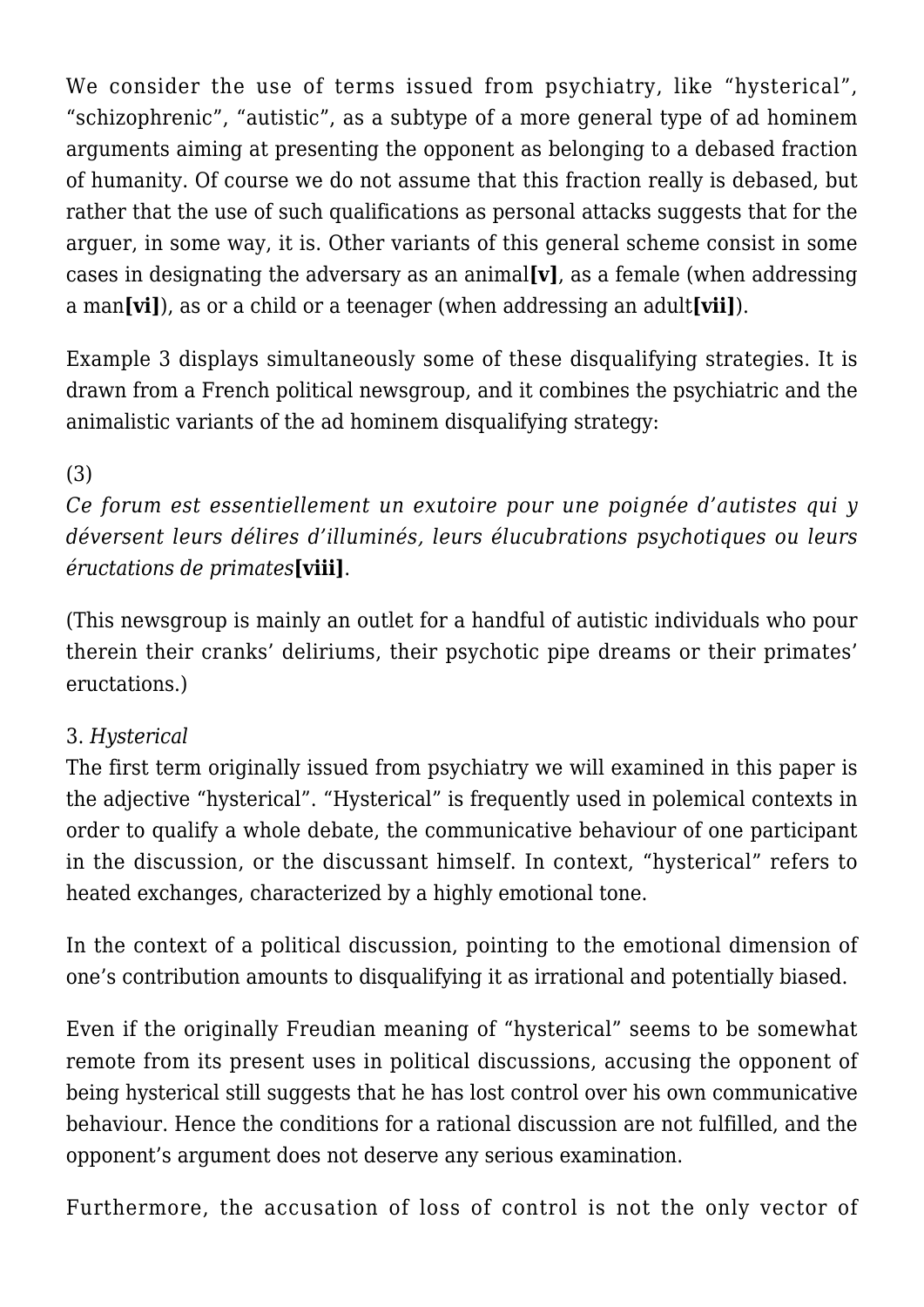disqualification of the opponent. The adjective "hysterical" is deeply marked by the specific historical situations in which it was used, as the analysis of example 4 will show.

Example 4 is drawn from the French debate that preceded the adoption of the socalled "mariage pour tous" law, opening the marital institution to same-sex persons. During a particularly heated parliamentary session, Christian Jacob, who opposes the law, accuses Sergio Coronado, who supports it, of being hysterical**[ix]**:

#### (4)

*M. Christian Jacob. J'pense qu'on pourrait: profiter/ euh je le: dis à mes (.) mes collègues de la majorité/ qui pourraient profiter (.) agréablement de la: coupure du dîner/(.) pour reprendre/ (.) un peu leurs le leurs esprits/ (..) [*protestations dans l'Assemblée*] 'ttendez\ (.) les les les attaques (..) qui ont été les vôtres/ vous savez/ (.) on peut avoir de vrais di- différences/ (.) et: et d'ailleurs j'ai apprécié le ton/ avec lequel Patrick Bloche (.) s'est exprimé tout à l'heure/ (.) nous sommes en désaccord/ (.) Total\ XX (.) MAIS/ (.) il l'a fait avec euh beaucoup de dignité/ avec des CONvictions qui sont les siennes/ (.) et qu'on accepte que l'on puisse s'exprimer d'la même façon/ (.) sans êt' soumis (.) à des invectives voire à de l'HYStérie/ (.) à de l'HYStérie/ (.) de par certains collègues/ je pense à vous [montrant SC de la main] (.) mon cher collè/gue (.) mais si/ (.) ces propos (.) vous n'apportez (.) RIEN au débat/ (.) vous n'avez pas/ d'argument/ (.) vous z'hurlez/ vous êtes dans l'hystérie totale/ (.) et je pen/se qu'il faut profiter du moment du déjeuner/ pour se calmer\ (.) je- du dîner\ (.)* [puis s'adresse à Mme la Ministre]

(I think we could take advantage – I'm addressing my colleagues in the majority who could pleasantly take advantage of the dinner break to come to their senses [protests in the Assembly]. Wait, you have been the ones who made these attacks, you know, people may have important differences of opinion, and by the way I appreciated the way Patrick Bloche expressed his position a few minutes ago, we deeply disagree but he expressed his convictions with much dignity, and people should accept that we express ourselves in the same way, without suffering abuses or even hysteria, hysteria from some colleagues, I'm thinking of you [pointing to Sergio Coronado] my dear colleague, yes yes, these words, you make no valuable contribution to the discussion, you have no argument, you're just yelling, you're totally hysterical, and I think one should take advantage of the dinner break to calm down. )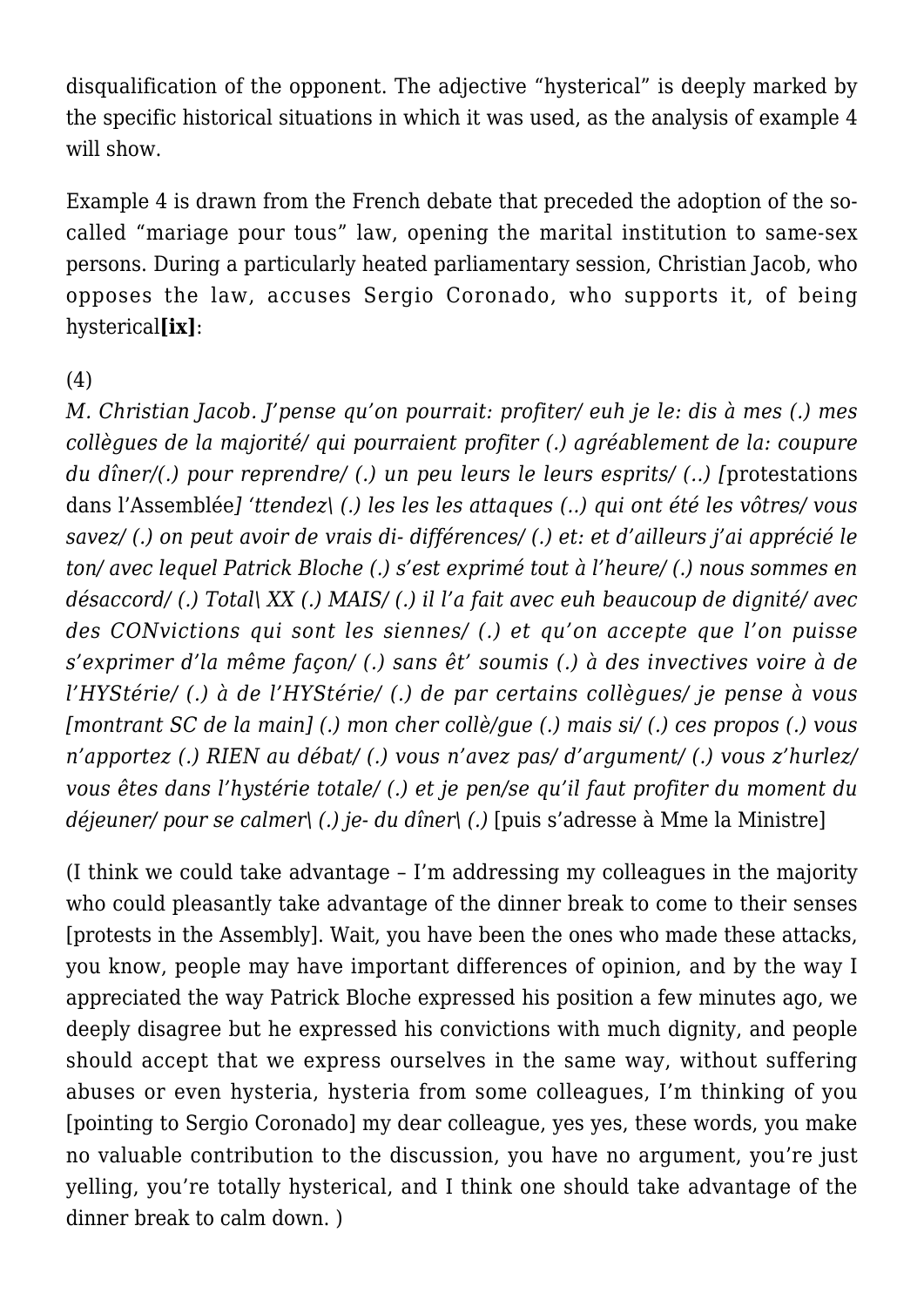Nothing, in Sergio Coronado's offending turn, accounts for such an attack, either in what is said, or in the tone in which it is said: it is by no way more emotional or heated than the contributions of the other participants.

Regardless of its factual adequacy, Christian Jacob's attack may be understood, as suggested before, as a strategy aiming at shifting the discussion, from the criticism of the opponent's arguments, to its very person. Such a strategy may prove useful when no simple refutation is available. It may also be seen as obeying other logics, in connection with the history of the usage of the terms "hysteria" and "hysterical" in various contexts in France. It is what is suggested by Sergio Coronado, who reacts to Jacob's charge with hysteria as follows:

#### (5)

*Sergio Coronado : en fin d'séance tout à l'heure/ (-) euh le président euh Jacob/ m'a ::: (.) se dirigeant vers moi/ m'a qualifié/ d'hystérique\ […] mais j'me suis interrogé\ pourquoi m'a-t-il qualifié d'hystérique puisque : (.) j'fais un peu d'histoi/re (.) et j'me suis rapp'lé/ en effet/ que (.) le mot hystéri/que servait à qualifier/ euh (.) notamment en période de trou/ble pour les dénigrer/ (.) euh par exemple : les suffragettes/ (..) par celles et ceux qui étaient opposés euh (.) au droit d'vote des femmes/ (.) ça a servi à qualifier euh Simone de Beauvoir/ au moment d'la publication du deuxième sexe/ (..) ou enco/re les trois cent quarante troissalo/pes (.) lors euh de la publication du manifes/te pour le droit à l'avortement\ (..) j'me suis dit pourquoi être qualifié par ce terme/ (.) alors que je n'suis NI une suffragette/ ni Simone de Beauvoir/ (.) ni encore/ une fem/me demandant le droit/ à l'avortement\ (.) alors je (.) je suis rev'nu/ euh (.) euh au dixneuvième siè/cle […] notamment aux travaux clini/ques (.) dans la foulée d'Charcot/ et je me suis rapp'lé en effet (.) et je pense que (.) c'est à ça que faisait référence sans doute le président Jacob/ (.) qu'à l'époque/ (.) à l'épo/que le mot d'hystérique servait (.) servait évidemment de (.) à qualifier TOUtes les femmes/ (.) toutes les femmes sont potentiellement hystéri/ques vous l'savez (.) cher collè/gue (.) hein/ (.) et une catégorie très particulière d'hommes\ (..) […] (.) les invertis\ (..) les invertis\ (..) alors (.) cher/ président Jacob\ (.) vous auriez pu êt' plus franc/ (.) et faire co :mme dans les cours d'éco/le me traiter d'pé/dé\ (..) voilà/ (.) cette inju/re (.) qui fait tant de mal notamment aux jeunes qui découvrent leur sexualité/ (.) je tiens à vous rassurer\ (.) cher président Jacob (.) j'assu/me (.) j'en suis fier/ (.) et je n'ai pas (.) du tout (.) envie d'raser les murs/ (.) malgré/ (.) vos/ (.) injures\ (..) j'aimerais simplement dire (.) au président Jacob/ (.) que ce type*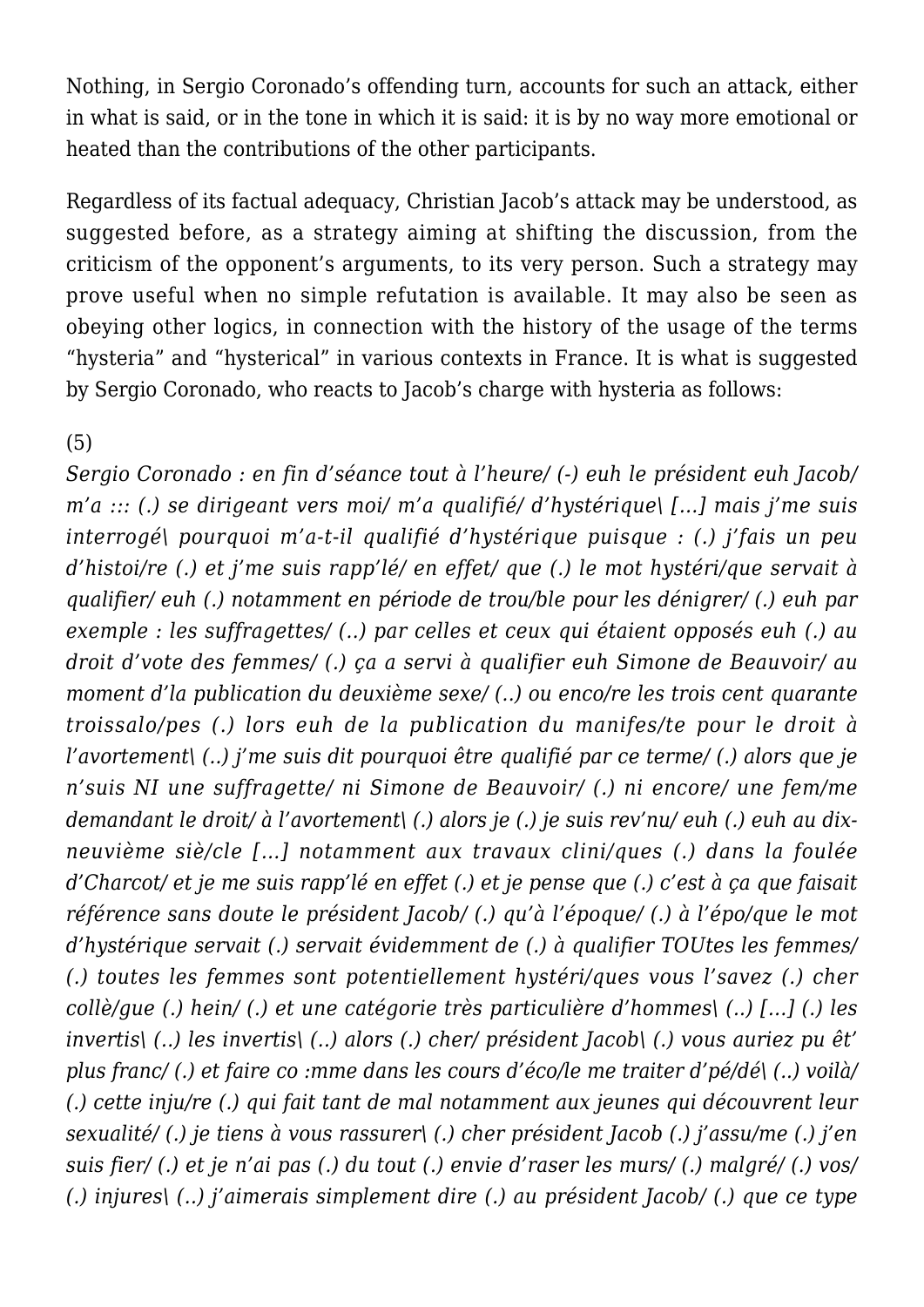*d'invectives (.) au sein d'cette assemblée/ (.) n'honore (.) ni vot' grou/pe (.) ni les travaux (.) aujourd'hui (.) de l'Assemblée Nationale/ (.) j'ai hon/te (.) pour ceux/ (.) qui profèrent ce ty/pe (.) de propos (.) c'est vrai que l'heure est un peu tardi/ve et j'ai l'impression/ (.) que vos nerfs commencent à lâcher\ (.) merci*

(Sergio Coronado : earlier at the end of the session, President Jacob, addressing me, called me hysterical. […] I wondered, "why did he call me hysterical?", and as I am fond of history, I remembered that the word "hysterical" was used to disqualify people in troubled circumstances, for instance it was used to denigrate suffragettes by those who opposed women's right to vote; it was used to denigrate Simone de Beauvoir as she published Le deuxième sexe; or it was used to denigrate the three hundred and forty three bitches when they published the manifesto for the right to abortion. And I wonder, why did Jacob call me hysterical, since I am neither a suffragette, nor Simone de Beauvoir or a woman claiming the right to abortion. So I went back to nineteenth century […] and I remembered the clinical works in the tradition of Charcot, and in fact I remembered – and I think that's what Jacob was referring to – that at that time, the word "hysterical" was addressed to all women – as you know, all women are potentially hysterical, you know that, dear colleague – and "hysterical" was also applied to a certain category of men, namely, homosexuals; yes, homosexuals. So, dear President Jacob, you could have been more frank, and, as children do in the schoolyard, you could have called me a fag. Here it comes, this insult that causes so much pain to young people who discover their sexual orientation. I want to reassure you, dear President Jacob, I assume my sexual orientation, I am proud of it, and I don't feel like hugging the walls despite your insults. I just want to tell President Jacob that such invectives, within this Assembly, do not honor either your group, or the work that the National Assembly has been doing today. I feel ashamed for those who utter such words. True, it is late, and I feel you're losing your nerves.)

Puzzled by the adjective "hysterical", the use of which he deems unfounded, Coronado connects it with former uses: it was used against the "suffragettes", that is, the feminine supporters of women's right to vote, to disqualify them; it was used against Simone de Beauvoir as she published her book *Le deuxième sexe*, which was considered a feminist manifesto; it was used against the feminine activists who claimed the right to abortion. Sergio Coronado finally mentions that the diagnosis of hysteria was made for a specific category of male individuals,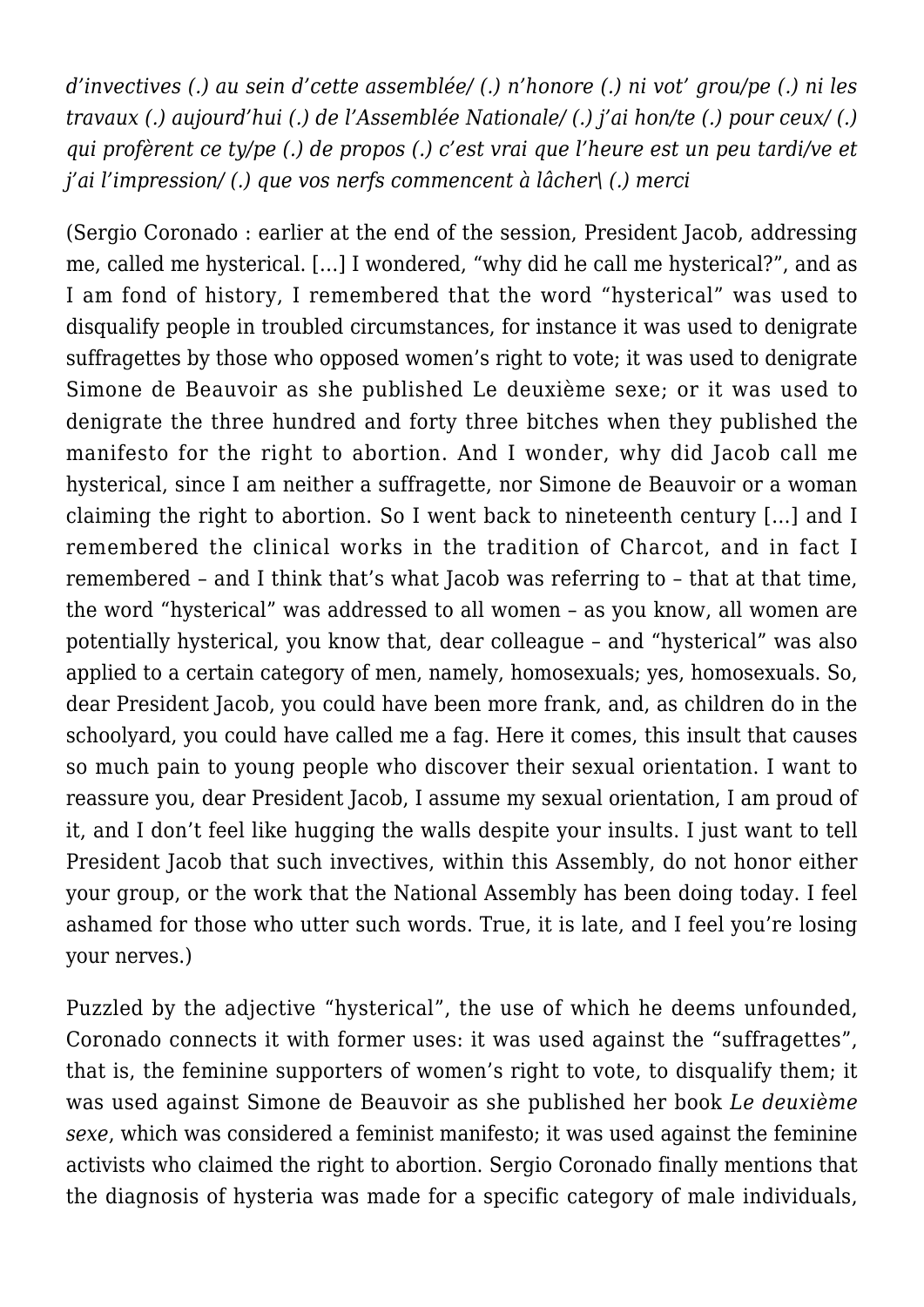namely, homosexuals. On that ground, he suggests that Jacob's accusation of hysteria amounts to calling him a fag: *"vous auriez pu êt' plus franc/ (.) et faire co:mme dans les cours d'éco/le me traiter d'pé/dé"*.

In the context of a discussion on a law that opens marriage to same-sex persons, charging someone with homophobia is a way of bluntly disqualifying his contribution to the debate as irretrievably biased.

Example 5 is interesting in that it illustrates how the "hysterical" qualification, when applied to an opponent in a polemical discussion, may be a means of disqualifying his position as emotional and biased. It also shows how a specific context (here, the discussion of the law opening marriage to same-sex persons) may activate some semantic features associated to "hysterical" in what Sophie Moirand (2007) would call a collective discursive memory.

## 4. *Paranoid*

French "*paranoïaque*" (and its shorter version "*parano*"), or English "paranoid", is another term issued from psychiatry, and entering some ad hominem attacks.

Example 6 is part of an interview of Marine Le Pen, an extreme-right politician, by the left-wing journalist Pascale Clark on France-Inter radio station. At the end of the interview, by way of closing, Pascale Clark always broadcasts a musical piece chosen by her guest. Marine Le Pen chose a song by Laurent Voulzy, the lyrics of which were written by Alain Souchon, entitled "Jeanne". This song is about a contemporary man who claims his love for a medieval women named "Jeanne". The song does not explicitly refer to Jeanne d'Arc, but irresistibly evokes her. Whereas the interview should end with the song, Pascale Clark takes the floor and cites the lyrics of "Belle-Ile en mer", another song by Voulzy/Souchon, and specifically, a brief sequence which evokes Voulzy's feeling of rejection as a mixed-race child grown up in France**[x]**. Though Pascale Clark does not explicitly charge Marine Le Pen with racism, it clearly is the way the latter interprets the quotation by Pascale Clark of "Belle-Ile-en-mer"'s lyrics. She then strives to force the journalist into avowing what she intended by quoting this song. Pascale Clark resists, calling Marine Le Pen paranoid**[xi]**:

#### (6)

*MLP : ouais (.) non non mais attendez madame (.) moi/ (.) très objectiv'ment\ (.) euh euh que*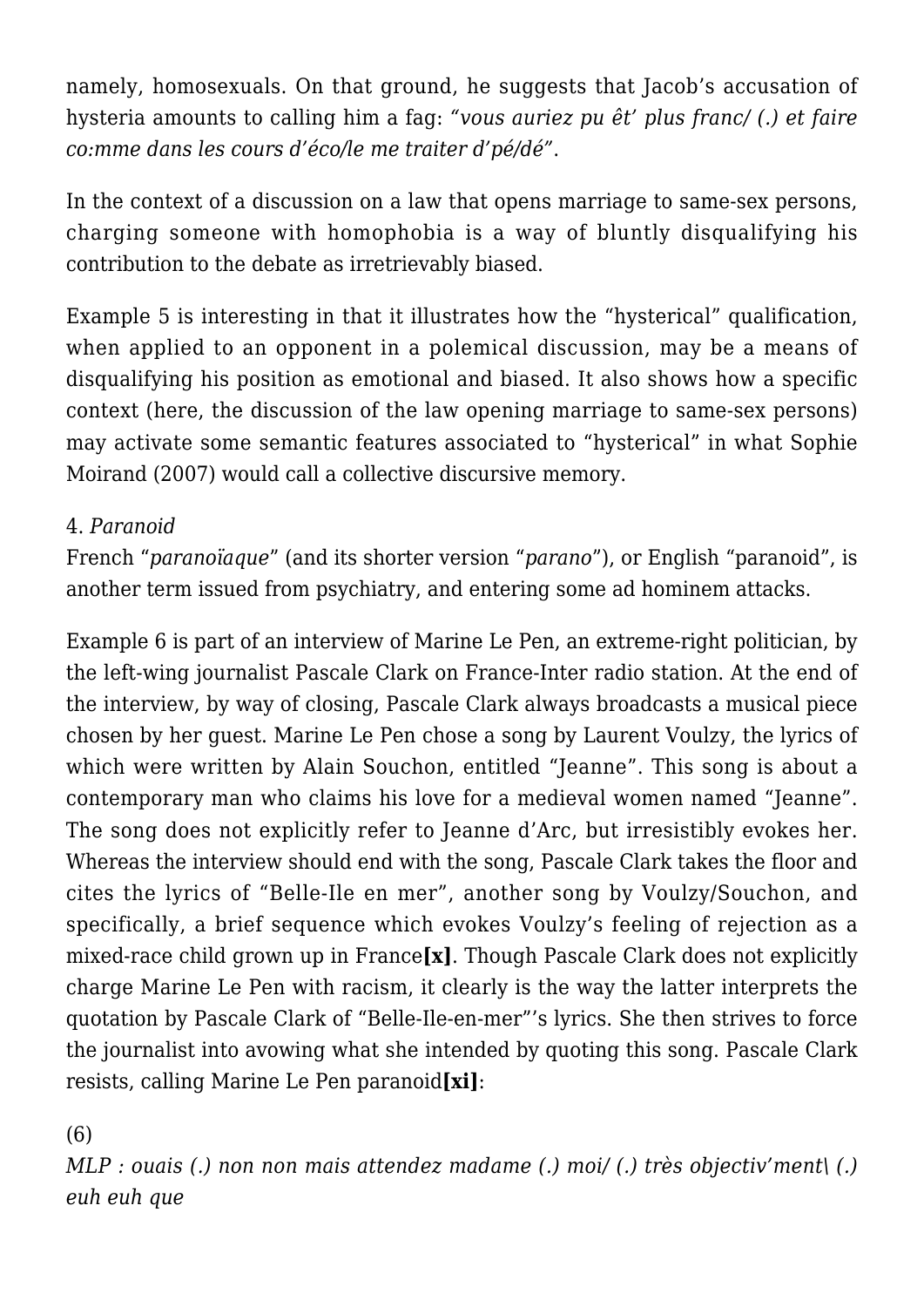*votre: (.) la manière dont vous balancez vot' petite vanne à la fin/ PC : c'est pas une [va:/nne (.) je rappelle les paroles d'une belle chanson MLP : [ça veut dire quoi\ ça veut dire que vous m'accusez (.) ben oui/ madame mais qu'est-ce ça veut dire quoi quelque part vous m'accusez d'quoi\ PC : mais de rien/ MLP: mais si/ si\ j'ai bien vu votre petit air pincé genre [j'suis contente de moi/ (.) j'ai balancé PC : [mais arrêtez mais vous êtes parano/ mais MLP : [une p'tite vanne PC : [vous êtes parano/ le monde entier est contre vous:/ c'est juste les paroles que j'rappelle/ c'est tout/*

(MLP: yes, no but wait Madam, the way you hurl your little dig at me in the end PC: that is no dig, I'm just evoking the lyrics of a beautiful song

MLP: what does it mean? It means that you are accusing me, yes Madam, but what does it

mean, you are accusing me of what?

PC: I'm not accusing you of anything.

MLP: oh yes you are, I saw your stiff face, meaning "I feel pleased with myself, I had a little dig at her"

PC: stop that, you paranoiac! You paranoid, the whole world is against you… (I'm just

evoking some lyrics, that's all)

Example 6 is typical of the use of the adjective "paranoid" as a disqualifying means. It enables Pascale Clark to suggest that Marine Le Pen is not grounded in suspecting that the quotation of "Belle-Ile-En-mer"'s lyrics was an indirect way of accusing her of being a racist. Beyond that, "parano" suggests that this faulty interpretation of Pascale Clark's intention by Marine Le Pen is due to a mental pathology ("you are parano"), which leads her into interpreting innocent words as personal attacks ("the whole world is against you").

The diagnosis of paranoia applied to the opponent gives clearance to the speaker of the personal attacks he may make: he does not have to answer for them while taking profit of their devastating potential.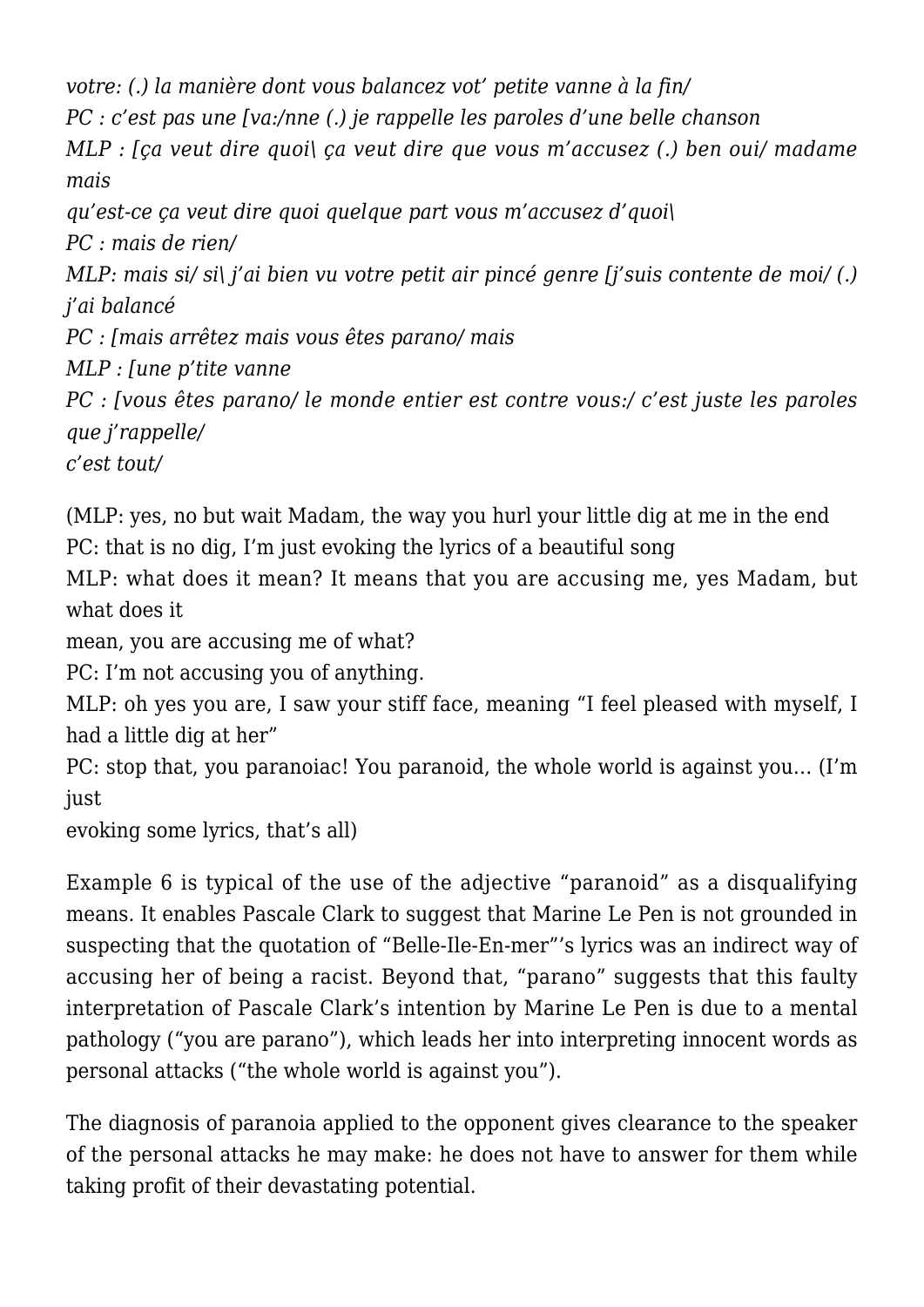However in this specific case, the strategy fails. If you want to rebut your opponent's accusation of your having committed a personal attack by suggesting that he is paranoiac, you should be able to propose an alternative credible interpretation for what you said. Here, no doubt that Pascale Clark's alternative interpretation of what she did (I'm just evoking the lyrics of a beautiful song) is a poor one, and cannot support Marine Le Pen being charged with paranoia.

## 5. *Autistic*

The last case we will handle briefly here is the "autistic" adjective, and more specifically, its use to qualify the government. In such cases, "autistic" often works as a quasi-synonym for "deaf". Example 7 is from Thierry Lepaon, the General Secretary of a left-wing trade-union (the CGT). Lepaon criticizes Hollande's government for not defending the interests of the working classes**[xii]**.

# (7)

*Les patrons ont pris l'offensive, ils ont l'oreille de ce gouvernement. Plus il cède aux patrons, moins les salariés sont audibles. Ce gouvernement est autiste de son oreille gauche, il entend bien à droite.*

(Bosses have taken the offensive, they caught the government's ear. The more the government lets them have what they ask, the less audible the workers get. This government is autistic from the left ear, it hears perfectly well from the right side. )

The same day when Lepaon made this statement, a commentator expressed a similar criticism of French government in similar terms on the blog of a French magazine**[xiii]**:

#### (8)

*Le gouvernement du Parti Schizofrène est devenu autiste de l'oreille gauche et n'écoute qu'avec celle de droite le Medef, le Cac 40, et les agences de notations Standard & Poor's et Cie…*

(The Schizophrenic Party Government became autistic in its left ear and listens only with its right ear to Medef [right-wing union], to the CAC 40 [Paris Stock Exchange], to rating agencies Standard & Poor's and Co…)

More generally, the adjective "autistic" is applied to any opponent that you fail to win over to your cause and who resists the arguments he's addressed. This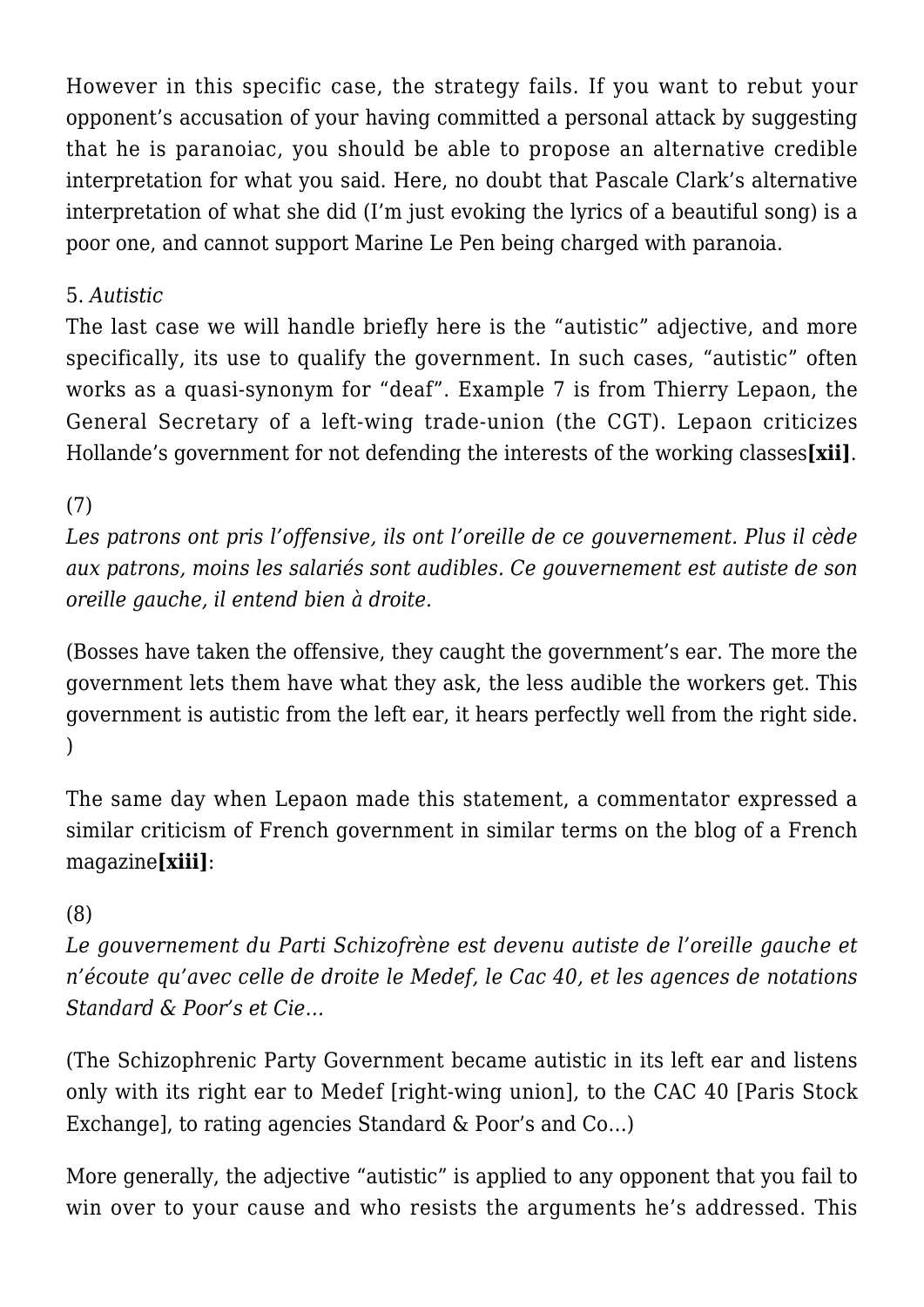strategy also appears in example 9 by Jean-Claude Gaudin, Marseille City's Mayor, who deems the government to be autistic because it does not satisfy his claimings on the reform of school timetables**[xiv]**:

(9)

*Le gouvernement est autiste. La Ville de Marseille a demandé un moratoire sur les rythmes scolaires. Il a été refusé. Elle a proposé un plan de développement du soutien scolaire. Il a été refusé.*

(The government is autistic. Marseille city asked for a moratorium on the reform of school timetables. Its demand was rejected. It proposed a plan for developing support classes. Its demand was rejected.)

Gaudin's declaration elicited reactions on Twitter pointing to the adjective "autistic", the pejorative use of which is considered inelegant in the following tweets:

(10)

*Tweet 1 : mère d'enfant autiste et entendre le mot autiste à tout va au gouvernement et ds les cours d'école: STOP!*

*Tweet 2 : autiste n'est peut être pas le mot le plus délicat ….*

*Tweet 3 : On pourrait dire… sourd, mais c'est aussi un handicap.*

*Tweet 4 : L'utilisation du handicap comme une injure. Classe.*

(Tweet 1: mother of an autistic child and hearing the word autistic all day long used by politicians and in schoolyards: STOP!

Tweet 2: perhaps autistic is not the most delicate word…

Tweet 3: You could say…deaf, but it's also a handicap.

Tweet 4: Using the handicap as an insult. Elegant.)

To sum up, in polemical contexts, integrating adjectives issued from psychiatry into ad hominem attacks may be shown to fulfil specific argumentative functions. Accusing the opponent of being hysterical is a way of disqualifying his position as emotionally biased, and enables one to dismiss a conflicting view without having to discuss it. Accusing the opponent of being paranoid enables one to make a personal attack without assuming the responsibility for such a disputable argumentative move, while taking profit of the devastating effect it may have. At last, calling the opponent autistic when he does not come to your point is a way of dismissing his resistance to your arguments as being a mere symptom of a mental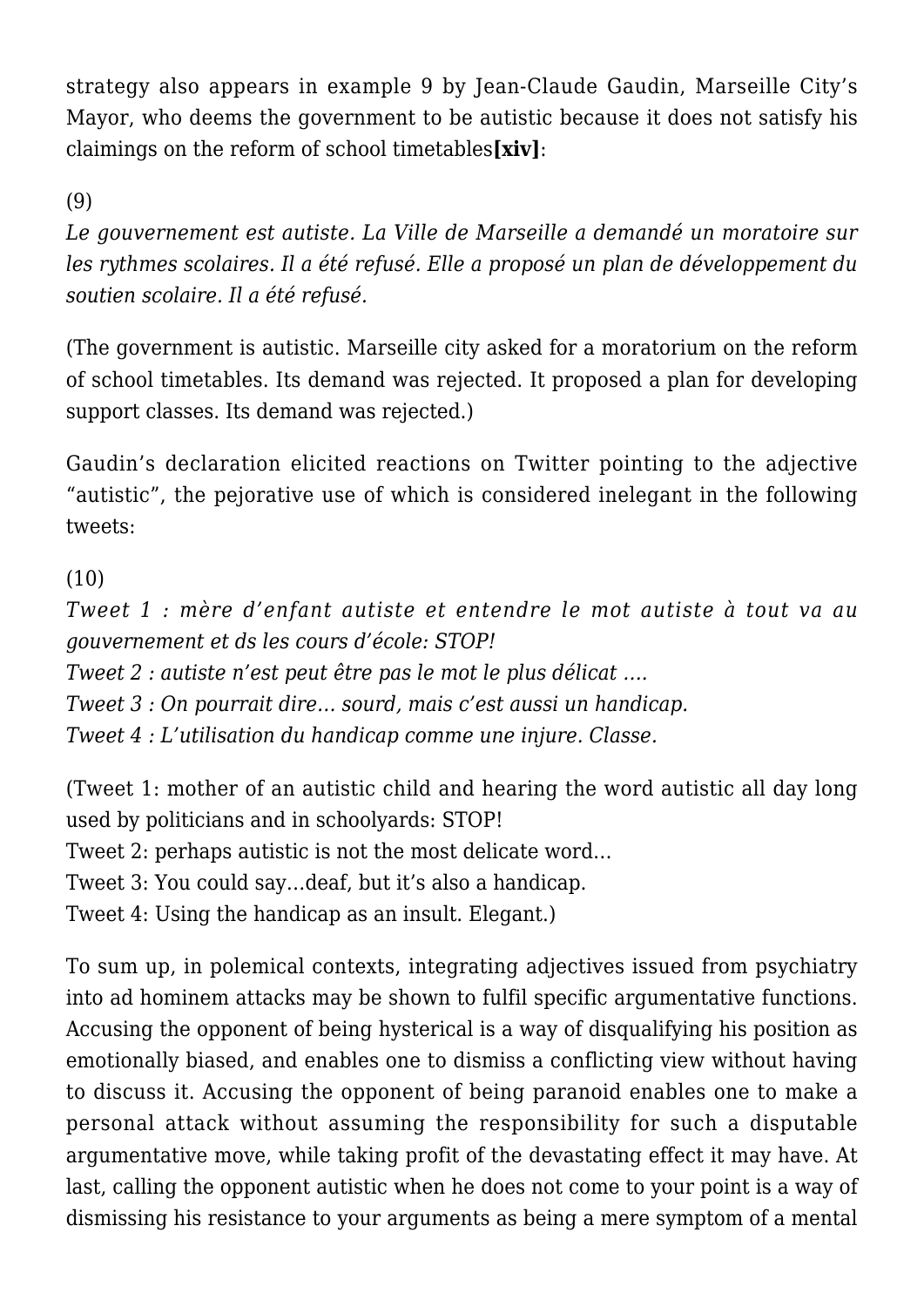pathology, which enables you not to acknowledge your argumentative failure.

Whereas such qualifications undoubtedly serve disqualifying strategies, they are somehow toned down by the fact that they do not claim that the opponent is motivated by malevolent intentions: if he is wrong, it's not his fault, it's because he is mentally disabled, in one way or another.

#### 6. *Conclusion*

Our present and preliminary study was concerned with only three words, and will be developed further. The use of mental disorder subtypes outside the psychiatric field will be examined from the medical point of view, to both interrogate the reasons and the meanings of using such specific vocabulary, not only to categorize but actually to undermine the opponent's discourse. We will address the reasons of using psychiatric words, in preference to words in relationship with physical impairments, such as "he or she must be deaf not to understand" or "is he or she blind not to see the evidence?" When a medical term is used outside its obvious diagnosis field, one can question why this word is used and not another one (given that hundred mental disorders are now recognized by academics) and what is conserved from the original definition and what comes from the common sense or from the lay person's understanding of a specific mental disorder.

Our post-modern society is considered to be biologically and genetically-oriented. In parallel, one's mental health is often questioned and analyzed. For some authors, policy-makers lean heavily and wrongly upon psychiatry to define norms and pseudo-relevant behaviour (Gori and Del Vogo 2008). For others, emotions are being used for economical purposes by pharmaceutical firms (Lane 2009). Whatever the reasons, the number of mental disorders medically recognized has been steadily increasing over the years**[xv]**. Mental illness terms – outside the medical field – are not only applied to individuals but are also used to characterize concepts or theories: for example, it was said that economy was autistic[xvi] or that the French society was schizophrenic**[xvii]**.

Such uses outside the medical field are paradoxical, because of the many public campaigns aiming at de-stigmatizing persons suffering from mental disorders. For the past twenty years, most western countries, including France, have launched media campaigns to emphasize that people suffering from mental disorders are "normal" persons. To name a few of these de-stigmatization campaigns, the World Psychiatric Association has launched "Open the doors" about schizophrenia**[xviii]**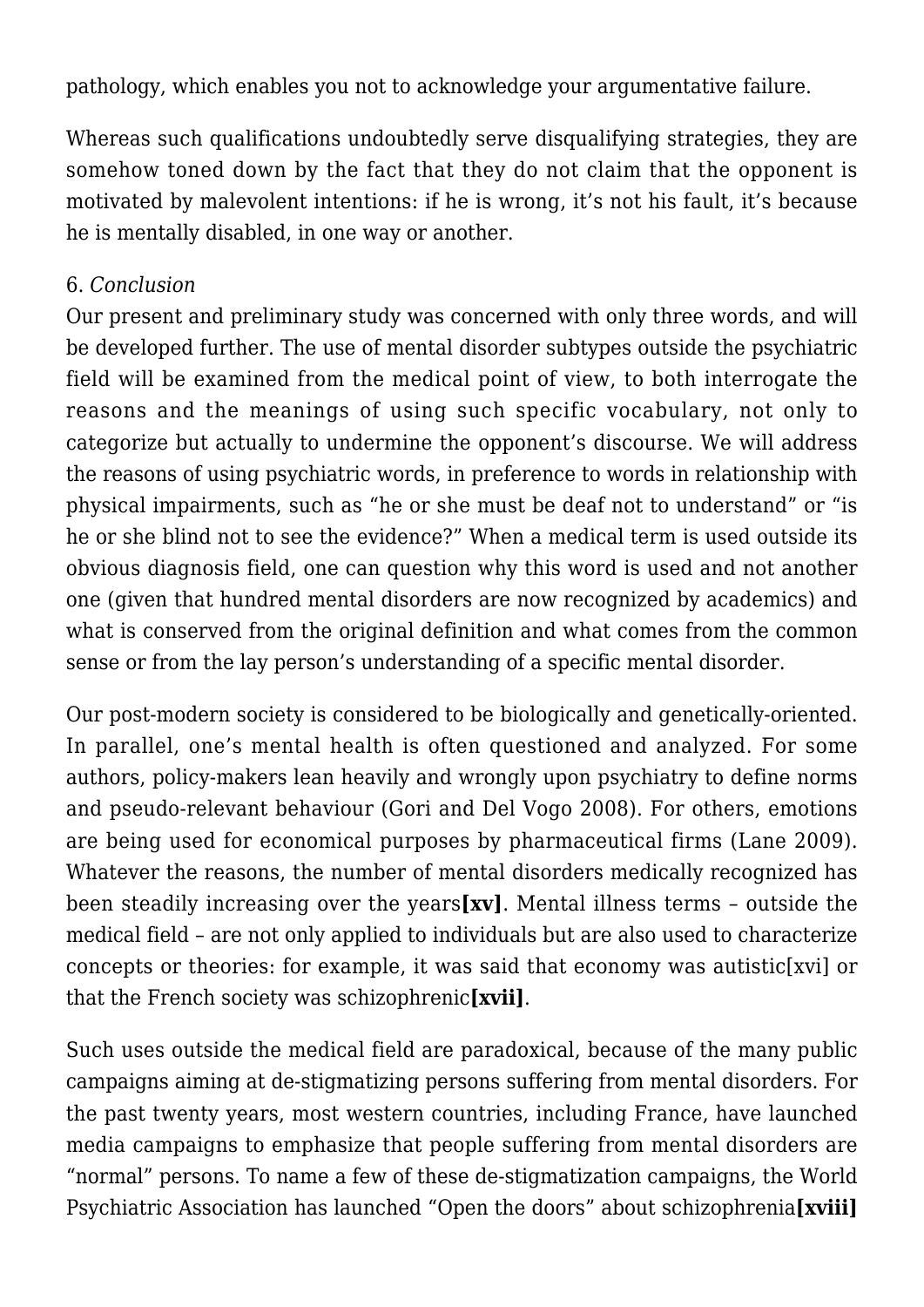worldwide; "Time to change" claims to be "England's biggest programme to challenge mental health stigma and discrimination"**[xix]**; in France, the FondaMental association aims at explaining mental illnesses to the lay person**[xx].** However, all these initiatives have not prevented the use of psychiatric terms to depreciate one's opponents. Therefore our study will be a key for understanding how French society is mentally-oriented, specifically in political interactions.

# **NOTES**

**i.** At least, not more than terms referring to non-mental pathologies, such as cancer, pharyngitis or diabetes: such words clearly point to physiological dysfunctions, but they do not convey any disqualifying assessment of the person who suffers these pathologies.

**ii.** English "you X you" or "you fucking / dirty / lousy X" may be considered as rough equivalents for "espèce de X" or "sale X".

**iii.** http://parapentesaintevictoire.blogspot.fr/2014/05/panneau-retour.html **iv.** http://www.tromal.net/conte/view.php?urlHistoCount=3623

**v.** As when Anne-Sophie Leclère, a National Front candidate for the 2014 local elections, compared French Attorney General Christiane Taubira to a baboon.

**vi.** Contesting the manliness of the opponent is a very common disqualifying strategy. It transpires from the revolting but nonetheless frequent injunction addressed to a boy in tears: "Don't cry, you look like a girl!"

**vii.** As when, during the "Gayet Gate", Manuel Valls suggested that "François Hollande behaved like a retarded teenager"; https://fr.news.yahoo.com/closer-fran%C3%A7ois-hollande-agi-quot-ado-attard%C 3%A9-quot-103503108.html

**viii.** fr.soc.politique

**ix.** Christian Jacob, president of the UMP Group at the French National Assembly, February 1st, 2013.

**x.** «Moi des souvenirs d'enfance / En France / Violence / Manque d'indulgence / Par les différences que j'ai»

**xi.** Marine Le Pen interviewed by Pascale Clark, Le 7/9, France Inter, 19 April 2012.

**xii.** Thierry Lepaon, General Secretary of the CGT, on RMC radio station, 29th October 2013.

**xiii.** Dingo 117, 29th October 2013, www.marianne.net

**xiv.** La Provence, 12th June 2014.